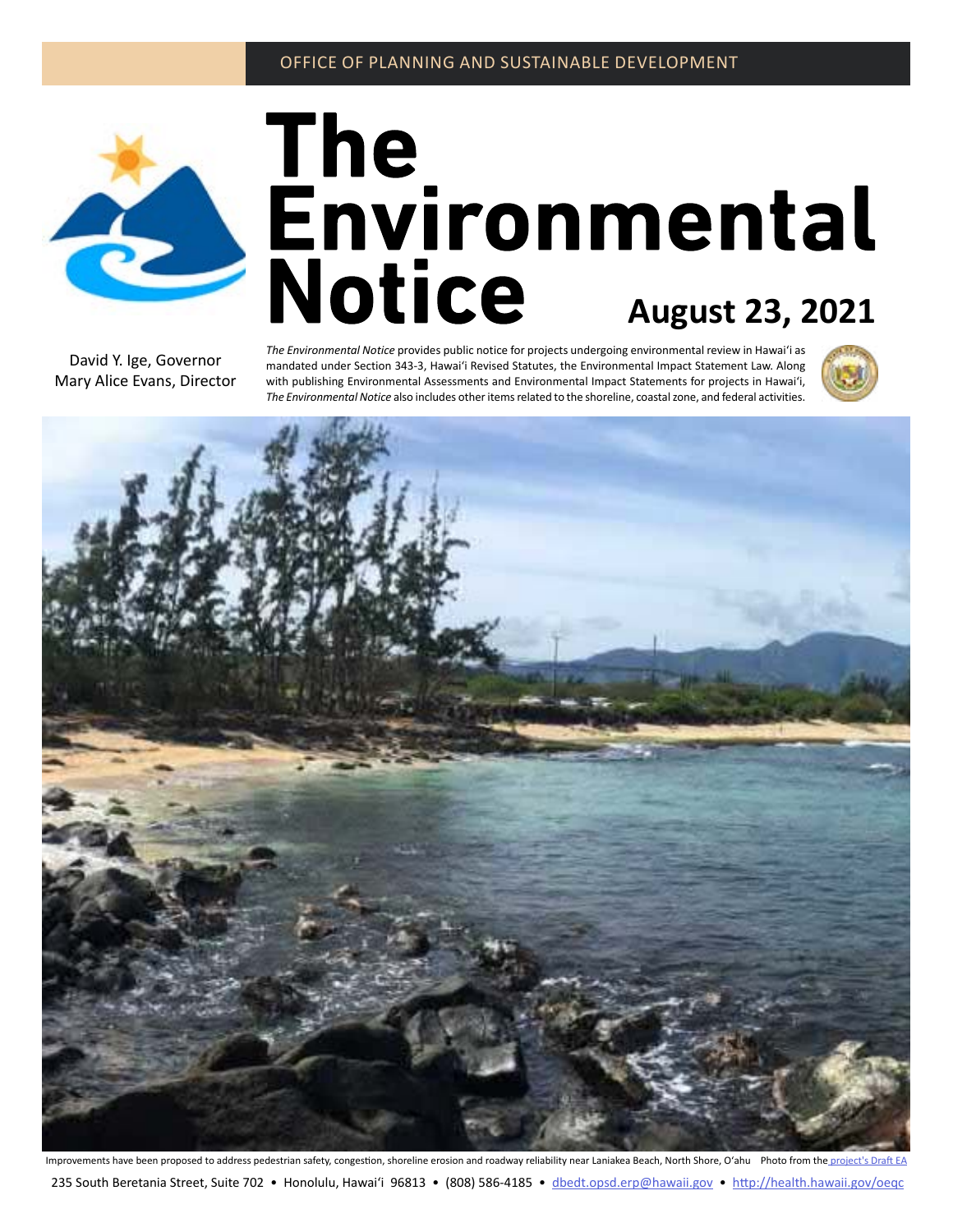# Table of Contents

| <b>MAUI</b>                                                                                                    |  |
|----------------------------------------------------------------------------------------------------------------|--|
|                                                                                                                |  |
| $O'$ AHU                                                                                                       |  |
| Kamehameha Highway Pedestrian Safety Project, Vicinity of Laniakea--Draft EA (AFNSI) [1] [1] [1] [3] [3] [3] [ |  |
| KAUA'I                                                                                                         |  |
| West Kaua'i Energy Project--Draft EA (AFNSI) entirely response to the control of the control of the control of |  |
|                                                                                                                |  |
| <b>COASTAL ZONE MANAGEMENT NOTICES</b>                                                                         |  |
|                                                                                                                |  |
|                                                                                                                |  |
| <b>SHORELINE NOTICES</b>                                                                                       |  |
|                                                                                                                |  |
|                                                                                                                |  |
| <b>FEDERAL NOTICES</b>                                                                                         |  |
|                                                                                                                |  |

# **ANNOUNCEMENTS**

As ERP's transition into the Office of Planning and Sustainable Development progresses, a new email address is now available to contact the re-named Environmental Review Program: [dbedt.opsd.erp@hawaii.gov](mailto:dbedt.opsd.erp%40hawaii.gov?subject=) Please use this email address to contact the program with any issues you may have; alternatively, the office phone number [(808) 586-4185] will not change. IT staff is working on shifting our [website](https://health.hawaii.gov/oeqc/) and [SharePoint site](http://oeqc2.doh.hawaii.gov/_layouts/15/start.aspx#/) (which houses the vast online library of EAs and EISs); until further notice, please continue to use the present links to access these online resources.

# Statewide Map of New HRS Chapter 343 Documents & Determinations [Laniakea Beach](#page-2-0) [West Kauaʻi](#page-3-0)  [Energy Project](#page-3-0)

[East Maui Water Lease](#page-2-0)

### **LEGEND**

 New document count in this issue: 3 total  $\bullet$  - HRS § 343-5(b) Agency Actions: 1 O - HRS § 343-5(e) Applicant Actions: 2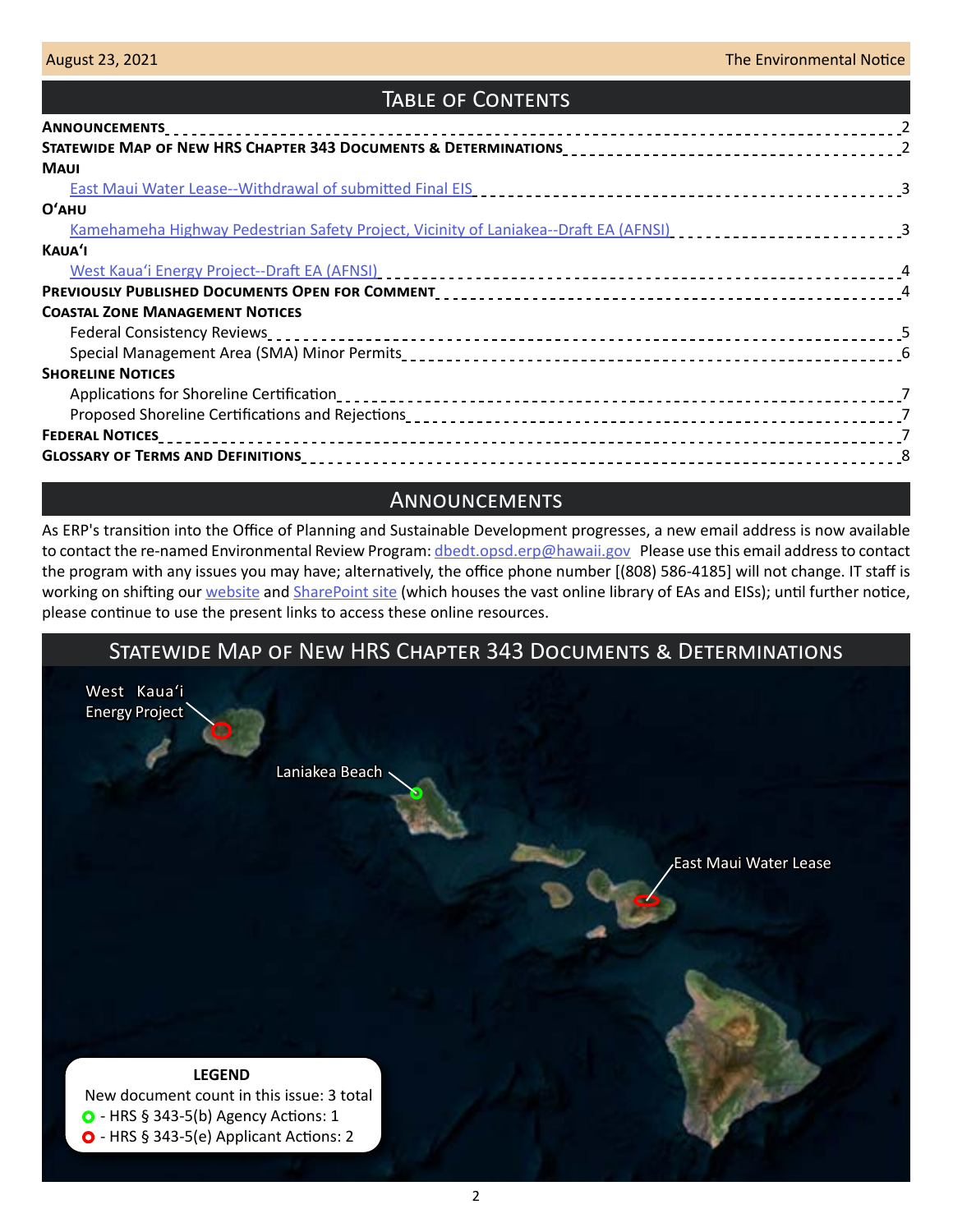**Grandfathered under old rules**

### **MAUI**

### <span id="page-2-0"></span>**[East Maui Water Lease--Withdrawal of submitted Final EIS](http://oeqc2.doh.hawaii.gov/EA_EIS_Library/2021-08-23-MA-Withdrawal-of-Submitted-FEIS-East-Maui-Water-Lease.pdf)**

| <b>HRS §343-</b><br>5(a) Trigger | (1) Propose the use of state or county lands or the use of state or county funds                                                                                                                                                                    |  |  |  |
|----------------------------------|-----------------------------------------------------------------------------------------------------------------------------------------------------------------------------------------------------------------------------------------------------|--|--|--|
| District(s)                      | Maui-multiple                                                                                                                                                                                                                                       |  |  |  |
| TMK(s)                           | (2) 1-2-004:005, 007; 1-1-002:002; 1-1-001:44, 050; 2-9-014:001, 005, 011, 012, 017                                                                                                                                                                 |  |  |  |
| Permit(s)                        | Various (see document)                                                                                                                                                                                                                              |  |  |  |
| <b>Approving</b><br>Agency       | State of Hawai'i, Board of Land and Natural Resources<br>Mr. Ian Hirokawa, (808) 587-0400, <i>ian.c.hirokawa@hawaii.gov</i><br>1151 Punchbowl Street, Honolulu, HI 96813                                                                            |  |  |  |
| <b>Applicant</b>                 | Alexander & Baldwin Inc. (A&B)/East Maui Irrigation Company, Limited (EMI), collectively referred to<br>as "A&B" c/o Wilson Okamoto Corporation, waterleaseeis@wilsonokamoto.com                                                                    |  |  |  |
| Consultant                       | Wilson Okamoto Corporation; 1907 S. Beretania Street, Suite 400, Honolulu, HI 96826<br>Keola Cheng, (808) 946-2277, waterleaseeis@wilsonokamoto.com                                                                                                 |  |  |  |
| <b>Status</b>                    | At the applicant's request, this entry provides notice that the Final EIS submitted for publication in the August 8, 2021 issue<br>of The Environmental Notice was withdrawn prior to publication to correct some errors in the submitted document. |  |  |  |

Certain production-related (printing) errors and typographical errors occurred during the finalization of the FEIS document which will be corrected and refiled as explained in the linked document.

# Oʻahu

### **[Kamehameha Highway Pedestrian Safety Project, Vicinity of Laniakea--Draft EA \(AFNSI\)](http://oeqc2.doh.hawaii.gov/Doc_Library/2021-08-23-OA-DEA-Kamehameha-Highway-Pedestrian-Safety-Project-near-Laniakea.pdf)**

| <b>HRS §343-</b><br>5(a) Trigger           | (1) Propose the use of state or county lands or the use of state or county funds<br>(2) Propose any use within any land classified as a conservation district<br>Image not available<br>(3) Propose any use within a shoreline area                                                                                               |
|--------------------------------------------|-----------------------------------------------------------------------------------------------------------------------------------------------------------------------------------------------------------------------------------------------------------------------------------------------------------------------------------|
| District(s)                                | Waialua                                                                                                                                                                                                                                                                                                                           |
| TMK(s)                                     | Kamehameha Highway (Route 83) right-of-way (ROW);<br>(1) 6-1-005: 023 and 024; 6-1-009: 004, 021, and 022; and 6-1-010:019 and 020                                                                                                                                                                                                |
| Permit(s)                                  | HRS Chapter 6E-8 Review, Special Management Area Use Permit and Shoreline<br>Setback Variance, National Pollutant Discharge Elimination System for Stormwater<br>Discharges Associated with Construction Activities, Community Noise Permit, Community Noise Variance, Grading, Grub-<br>bing, Stockpiling, and Excavation Permit |
| Proposing/<br><b>Determining</b><br>Agency | State of Hawai'i, Department of Transportation<br>Brian Tyau, (808) 587-6390, Brian.Tyau@hawaii.gov<br>869 Punchbowl Street, Honolulu, HI 96813                                                                                                                                                                                   |
| <b>Consultant</b>                          | WSP USA Inc.; 1001 Bishop Street Suite 2400, Honolulu, HI 96813<br>Rachel Adams, (808) 566-2257, rachel.adams@wsp.com                                                                                                                                                                                                             |
| <b>Status</b>                              | Statutory 30-day public review and comment period starts. Comments are due by September 22, 2021. Please click on<br>title link above to read the document, then send comments to the proposing/determining agency and copy the consultant.                                                                                       |

The Department of Transportation, Highways Division (HDOT) is proposing roadway improvements to address pedestrian safety concerns along Kamehameha Highway in the vicinity of Laniakea Beach. Potential conflicts between pedestrians and roadway traffic occur when vehicles park on the mauka side of Kamehameha Highway and then proceed to cross through traffic to access the beach. Pedestrians crossing the highway are usually doing so for the purpose of seeing resting sea turtles. In addition to pedestrian safety, HDOT seeks to address shoreline erosion, congestion, and roadway reliability caused by wave inundation in the project area. This Draft EA evaluates and discloses environmental impacts associated with four separate conditions: the No Build Alternative, the No Build Settlement Alternative, a Transportation System Management (TSM) Alternative, and a Pedestrian Shift Alternative.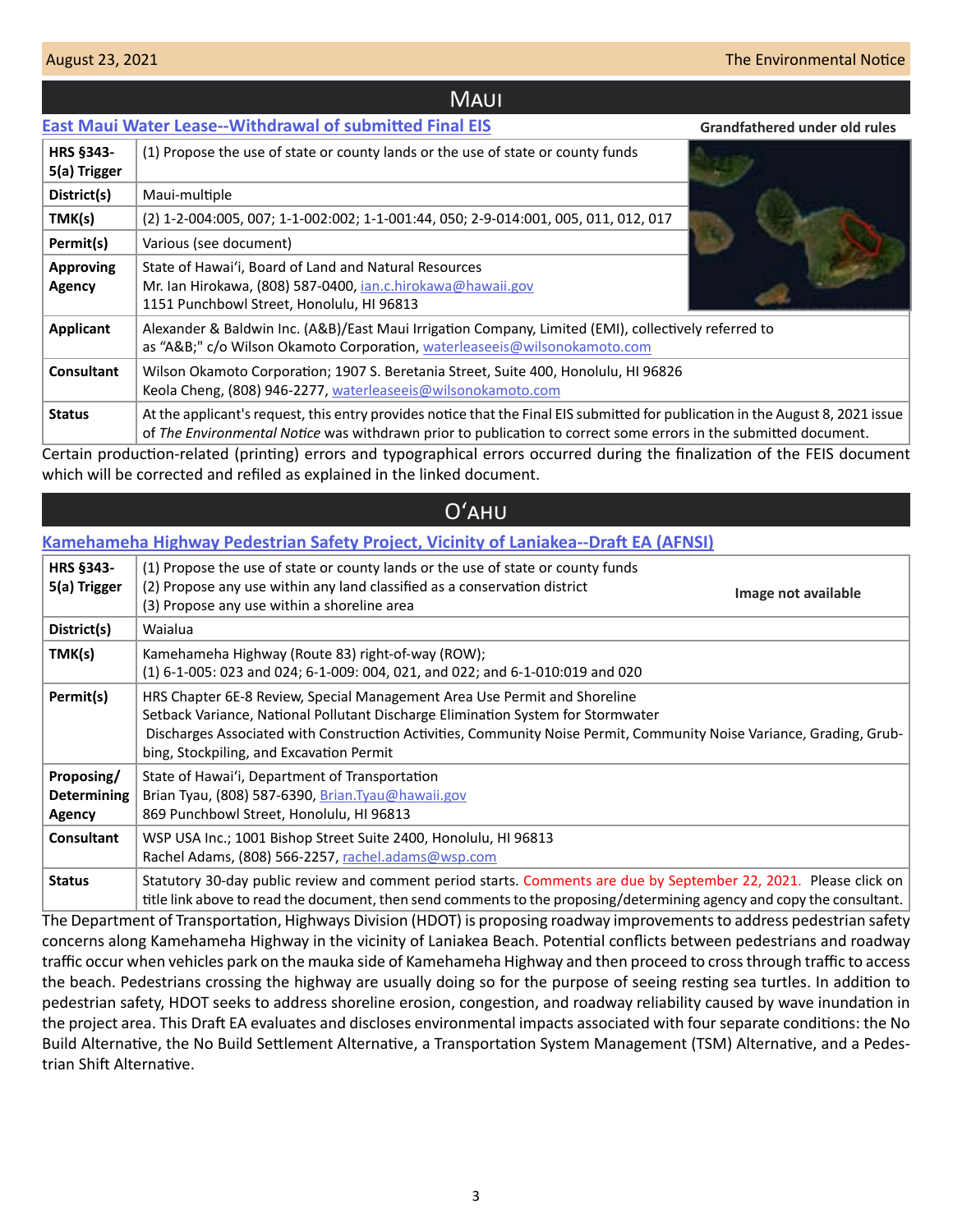**HRS §343- 5(a) Trigger**

### <span id="page-3-0"></span>**West Kaua**ʻ**[i Energy Project--Draft EA \(AFNSI\) Vol. 1](http://oeqc2.doh.hawaii.gov/Doc_Library/2021-08-23-KA-DEA-West-Kauai-Energy-Project-Vol-1.pdf) and [Vol. 2](http://oeqc2.doh.hawaii.gov/Doc_Library/2021-08-23-KA-DEA-West-Kauai-Energy-Project-Vol-2.pdf)** (1) Propose the use of state or county lands or the use of state or county funds (2) Propose any use within any land classified as a conservation district **District(s)** Waimea **TMK(s)** (4) 1-2-001:003, 007; 1-2-002:001, 016, 018, 019, 023, 999; 1-4-001:002, 003, 013; 1-4-002:008, 035, 036, 048, 066, 067, 068, 085 Kauaʻi **Image not available**

|                            | 1-4-002.006, 033, 030, 046, 000, 007, 006, 063                                                                                                                                                                                                                                                                                                                                |
|----------------------------|-------------------------------------------------------------------------------------------------------------------------------------------------------------------------------------------------------------------------------------------------------------------------------------------------------------------------------------------------------------------------------|
| Permit(s)                  | HRS Chapter 6E, Lease for Water Use, Special Permit, NPDES Construction Stormwater,<br>NPDES Dewatering, Community Noise Permit/Variance, Conservation District Use,<br>Stream Channel Alteration, Stream Diversion Works, Dam Safety, Certificate for<br>Approval to Impound, Use/Zoning, Grading/Grubbing/Stockpiling, Building, Sections 401 & 404, Section 7, Section 106 |
| <b>Approving</b><br>Agency | State of Hawai'i, Department of Land and Natural Resources<br>Mr. Ian Hirokawa, (808) 587-0420, ian.c.hirokawa@hawaii.gov<br>1151 Punchbowl Street, Honolulu, HI 96813                                                                                                                                                                                                        |
| <b>Applicant</b>           | Kauai Island Utility Cooperative; 5362 Kumole Street, Kapa'a, HI 96746<br>Dawn Huff, (808) 356-0302, dhuff@joulegroup.com                                                                                                                                                                                                                                                     |
| <b>Consultant</b>          | SSFM International; 99 Aupuni Street, Suite 202, Hilo, HI 96720<br>Jennifer Scheffel, (808) 375-6038, jscheffel@ssfm.com                                                                                                                                                                                                                                                      |
| <b>Status</b>              | Statutory 30-day public review and comment period starts. Comments are due by September 22, 2021. Please click on title<br>link above to read the document, then send comments to the approving agency and copy the applicant and the consultant.                                                                                                                             |

The Proposed Action involves the construction of a renewable energy and irrigation project. The Proposed Action would utilize the existing Kōke'e Ditch Irrigation System and the Pu'u Lua, Pu'u 'Ōpae, and Mānā Reservoirs, and includes both rehabilitation of existing State infrastructure as well as new construction of irrigation infrastructure and solar and hydroelectric facilities.

# Previously Published Documents Open for Comment

**Status:** Public review and comment period for these projects began previously. Please click on the links below to access, and send comments to the relevant agency and copy any relevant applicant and/or consultant.

### **Comments Due August 23, 2021**

### **Hawai**ʻ**i**

**[Holcomb Single-Family Residence at Honomū--Draft EA \(AFNSI\)](http://oeqc2.doh.hawaii.gov/Doc_Library/2021-07-23-HA-DEA-Holcomb-Single-Family-Residence-at-Honomu.pdf)**

### **O**ʻ**ahu**

**[Wahiawā Civic Center, Court Facility and State Office Complex--Draft EIS](http://oeqc2.doh.hawaii.gov/Doc_Library/2021-07-08-OA-DEIS-Wahiawa-Civic-Center-Court-Facility-and-State-Office-Complex.pdf) and [Scoping Meeting Audio/Video files](http://oeqc2.doh.hawaii.gov/Doc_Library/2021-07-08-OA-DEIS-Wahiawa-Civic-Center-Court-Facility-and-State-Office-Complex-Scoping-Mtg-AV-Files.pdf) [Irrigation System Improvements in Central O](http://oeqc2.doh.hawaii.gov/Doc_Library/2021-07-23-OA-Republished-DEA-Irrigation-System-Improvements-in-Central-Oahu.pdf)**ʻ**ahu--Republished Draft EA (AFNSI) [4439 Kahala Avenue Single Family Residence--Draft EA \(AFNSI\)](http://oeqc2.doh.hawaii.gov/Other_TEN_Publications/2021-07-23-OA-Chapter-25-DEA-4439-Kahala-Avenue-Single-Family-Residence.pdf) Chapter 25, ROH**

### **Kaua**ʻ**i**

**Kaua**ʻ**i Police Department Kapa**ʻ**[a Substation--Draft EA \(AFNSI\)](http://oeqc2.doh.hawaii.gov/Doc_Library/2021-07-23-KA-DEA-Kauai-Police-Department-Kapaa-Substation.pdf)**

# **Comments Due September 1, 2021**

## **O**ʻ**ahu**

**[Army Training Land Retention on State Lands on Oʻahu \(EIS Preparation Notice\)](http://oeqc2.doh.hawaii.gov/Doc_Library/2021-07-23-OA-EISPN-Army-Training-Land-Retention-on-Oahu.pdf)**

**Comments Due September 7, 2021**

### **Hawai**ʻ**i**

**[Hale Ola O Mohouli Affordable Housing--Draft EA \(AFNSI\)](http://oeqc2.doh.hawaii.gov/Doc_Library/2021-08-08-HA-DEA-Hale-Ola-O-Mohouli-Affordable-Housing.pdf)**

# **Maui**

**['Īao Stream Levee 27 Repair--Draft EA \(AFNSI\)](http://oeqc2.doh.hawaii.gov/Doc_Library/2021-08-08-MA-DEA-Iao-Stream-Levee-27-Repair.pdf)**

# **O**ʻ**ahu**

**[4585 Kahala Avenue--Draft EA \(AFNSI\)](http://oeqc2.doh.hawaii.gov/Other_TEN_Publications/2021-08-08-OA-Chapter-25-DEA-4585-Kahala-Avenue.pdf) Chapter 25, ROH**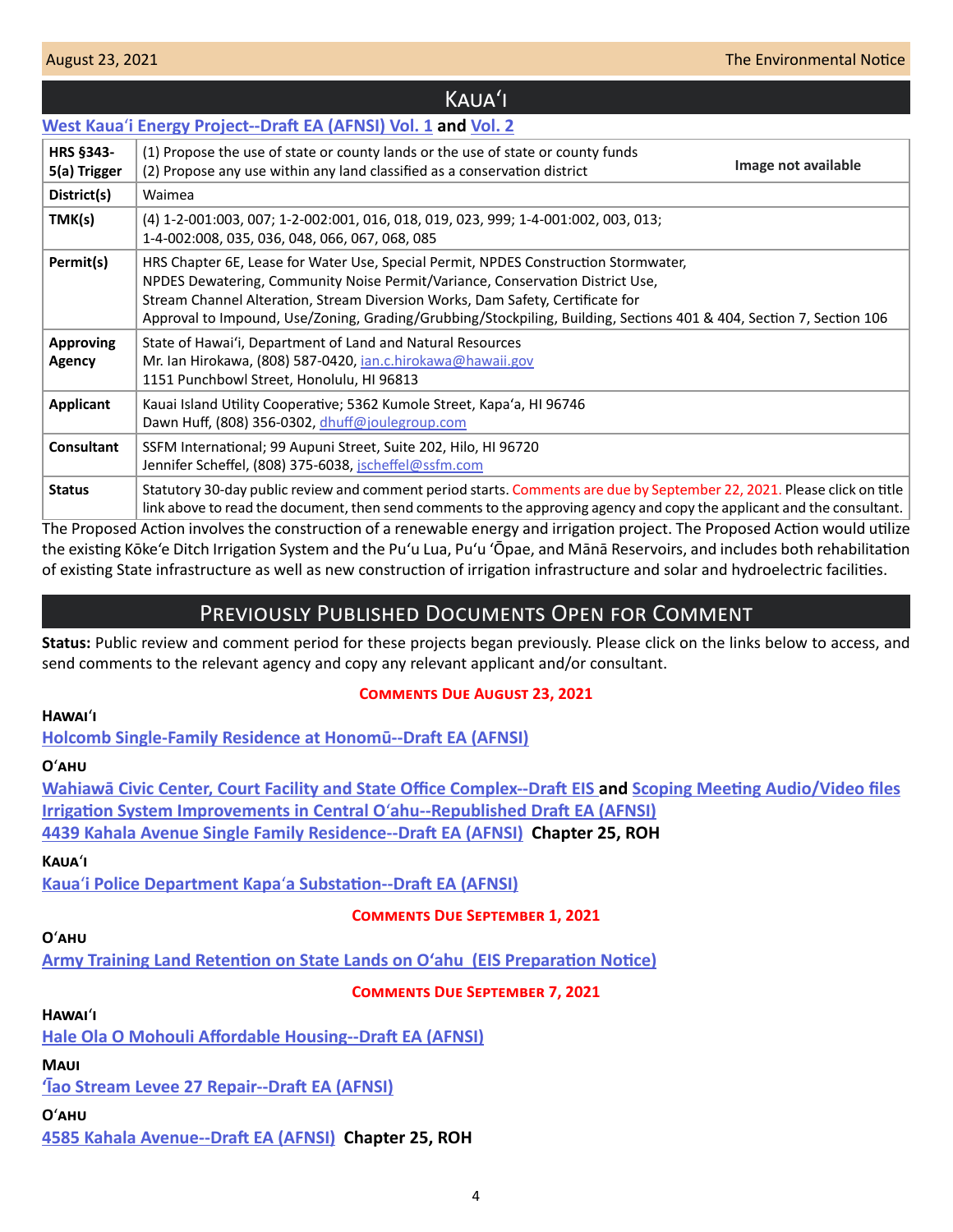# Coastal Zone Management Notices

# Federal Consistency Reviews

<span id="page-4-0"></span>The following federal actions are being reviewed for consistency with the enforceable policies of the Hawaiʻi Coastal Zone Management (CZM) Program, including [the CZM objectives and policies in Hawaiʻi Revised Statutes, Chapter 205A.](https://www.capitol.hawaii.gov/hrscurrent/Vol04_Ch0201-0257/HRS0205A/HRS_0205A-0002.htm) Federal consistency, pursuant to Section 307 of the Coastal Zone Management Act of 1972 (CZMA), as amended, generally requires that federal actions, within and outside of the coastal zone, which have reasonably foreseeable effects on any coastal use (land or water) or natural resource of the coastal zone be consistent with the enforceable policies of a state's federally approved coastal management program. Federal actions include federal agency activities, federal license or permit activities, and federal financial assistance activities. This public notice is being provided in accordance with § 306(d)(14) of the CZMA, and federal regulations at 15 CFR § 930.2, § 930.42, and § 930.61. General information about federal consistency is available at the [Hawai](http://planning.hawaii.gov/czm/federal-consistency/)ʻi [CZM Program web site,](http://planning.hawaii.gov/czm/federal-consistency/) or call (808) 587-2878.

For specific information or questions about an action listed below, contact John Najagawa at [john.d.nakagawa@hawaii.gov](mailto:john.d.nakagawa%40hawaii.gov?subject=) or (808) 587-2878. The CZM Program is required to adhere to federal review deadlines, therefore, comments must be received by September 7, 2021. Comments may be submitted by mail or electronic mail, to the addresses below.

**Mail:** Office of Planning **Email:** [john.d.nakagawa@hawaii.gov](mailto:john.d.nakagawa@hawaii.gov) Department of Business, Economic Development and Tourism P.O. Box 2359, Honolulu, HI 96804

### **Secure Integration Support Lab (SISL) for Air Force Research Laboratory (AFRL), K**�**hei, Maui**

**Proposed Action:** The AFRL Detachment 15, under the U.S. Air Force Materiel Command, proposes to construct the permanent, government-owned SISL on approximately 10 acres in the Maui Research and Technology Park (MRTP) in Kīhei, Maui. The purpose of the Proposed Action is to construct a permanent, government-owned SISL on the island of Maui, Hawai'i, that would consolidate operations from the multiple existing Detachment 15 AFRL facilities on the island into one location, provide adequate space to meet current mission needs, and provide a direct connection to the MSSC at the summit of Mount Haleakalā using existing dedicated fiber optic cables. The SISL would be a two-story, approximately 56,000-square-foot building. It would have the capacity to provide workspace for about 180 government personnel and would include a modern, high-performance data center; laboratories; a remote telescope operations center; rooftop and ground-level telescope domes; secure areas and facilities where classified information could be processed; administrative spaces; a secure entry control point; warehouse functions; and connection to fiber optic communications cables from within the MRTP to existing MSSC fiber optic cables.

Location: Maui Research and Technology Park, Kihei, Maui **TMK(s):** (2) 2-2-24: 15, 16 **Federal Action:** Federal Agency Activity by U.S. Air Force, U.S. Space Force

### **Kaunakakai Harbor Maintenance Dredging, Kaunakakai, Moloka**ʻ**i**

**Proposed Action:** The Army Corps of Engineers proposes to restore the authorized depth within the federal limits of Kaunakakai Harbor by mechanical, clamshell removal of accumulated sediments within shoaled areas in the entrance channel and the inner harbor. Dredged material has been analyzed according to USEPA requirements and has been determined suitable for ocean disposal at the Kahului Ocean Dredged Material Disposal Site. No new dredging and no change to the authorized depths of the project is proposed. Dredging is limited to removal of soft sediments only for the purpose of project maintenance. No dredging of hard substrate is proposed. Work is expected to begin by the Winter of 2021 and will be completed within 18 months of contract award (performance period) via barge-based mechanical (clamshell) excavator affixed with an environmental bucket. Up to 41,000 cubic yards of accumulated unconsolidated sediments and overdredge material from both the inner harbor and the entrance channel will be removed to restore the authorized depth to -23 feet Mean Lower Low Water (MLLW). The Corps anticipates the dredge operation will require use of a barge to stage the dredge equipment, a scow to hold and transport dredged material prior to disposal, an ancillary tug vessel to assist with positioning and a second assist vessel to transport crew and/or conduct water quality monitoring. The Corps anticipates dredging operations to be a 24 hour, 7 day per week schedule, with the exception of no nighttime dredging (1800 to 0600) between September 15 and December 15, as a mitigation measure for endangered fledgling seabirds. The number of days necessary to complete is currently estimated at between 20 and 30 days, dependent upon the daily work window. The final construction schedule has not yet been negotiated.

**Location:** Kaunakakai Harbor, Kaunakakai, Molokaʻi **Federal Action:** Federal Agency Activity by U.S. Army Corps of Engineers, Honolulu District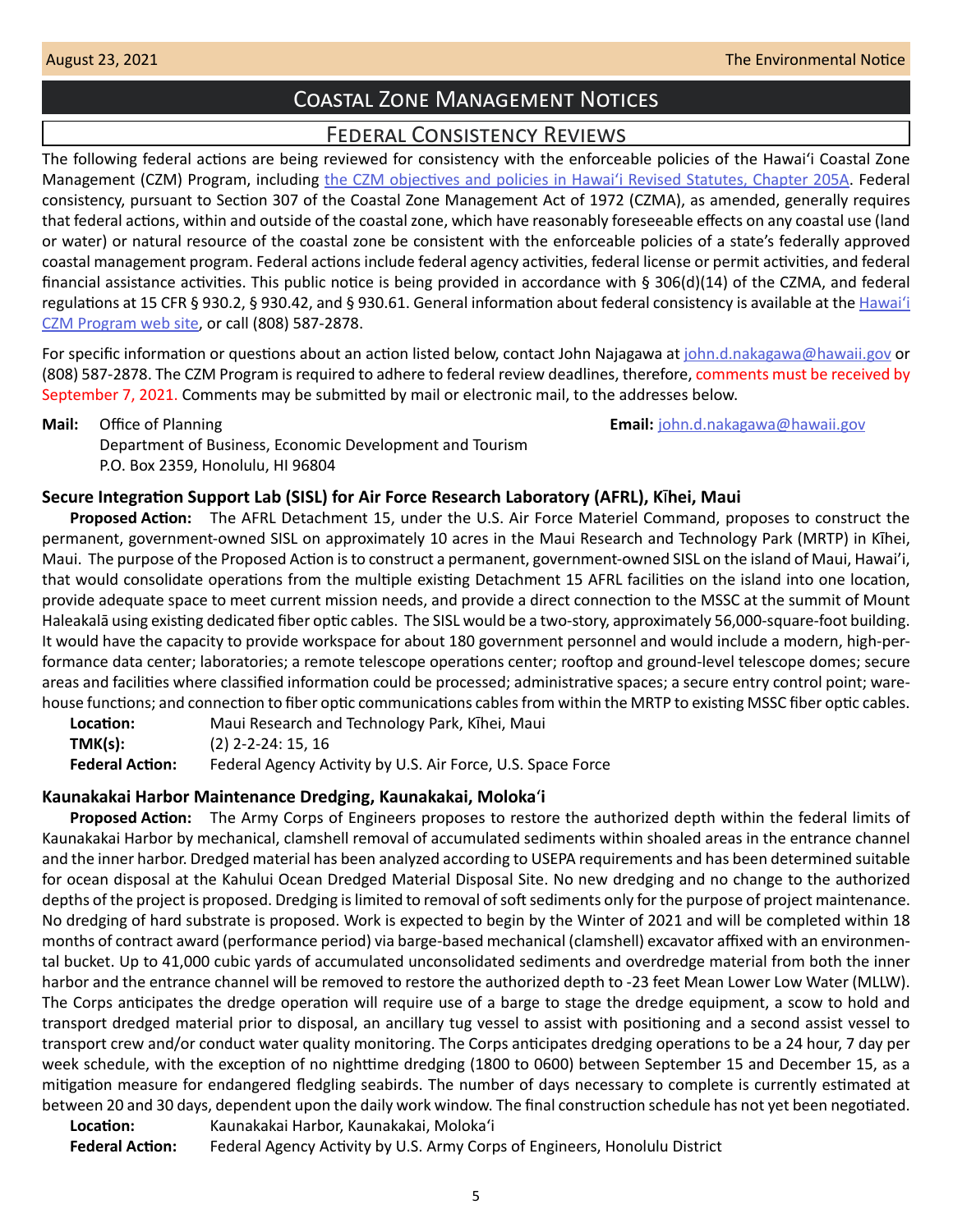# Federal Consistency Reviews (continued)

### <span id="page-5-0"></span>**Kamehameha Highway Lāʻieloa Stream Bridge Replacement, L**āʻ**ie, O**ʻ**ahu**

**Proposed Action:** The proposed action is to use FHWA funds to construct a new Lāʻieloa Stream Bridge to replace the existing sub-standard bridge within a State-owned right-of-way along Kamehameha Highway, Route 83, in Lāʻie, Oʻahu. The replacement bridge is located over Lāʻieloa Stream, an intermittently flooded brackish stream which is tidally influenced to some degree. The right-of-way is dedicated to the State of Hawaiʻi, Department of Transportation and is 50-feet wide at the project location. There is a wooden pedestrian walkway bridge located on the mauka side of the highway bridge. The proposed replacement bridge is approximately 46 feet wide, and with a 55-foot-long span. The replacement bridge will be a single-spanned concrete structure consisting of two 11-foot vehicular travel lanes for two-way traffic, an 11-foot paved shoulder on both sides, to be used as a shared use path for pedestrians and cyclists, compliant with current Americans with Disabilities Act (ADA) guidelines, and 1-foot wide bridge railings on each side. The widened shoulders will better accommodate wheelchairs, pedestrians, and cyclists, possibly encouraging use of alternative modes of travel for short trips and recreational walking and cycling.

| Location:              | Kamehameha Highway at La'ieloa Stream, La'ie, O'ahu            |
|------------------------|----------------------------------------------------------------|
| TMK(s):                | (1) 5-5-3:201; 5-5-6:8; 5-5-11:68, 70; 5-5-13:75-80; 5-5-14:1  |
| Applicant:             | State of Hawai'i Department of Transportation                  |
| <b>Federal Action:</b> | Federal Assistance (funding) by Federal Highway Administration |

### **REVISED: 'Īao Stream Flood Control Project Repairs, Addition of Public Flood Warning**

**Proposed Action:** The proposed action within the Iao Stream Flood Control Project (FCP) by the U.S. Army Corps of Engineers is to install a pre-formed scour hole, i.e., engineered stabilization of the scoured invert consisting of a boulder-concrete sloped toe with buried key and backfilled with natural material consistent with the existing channel bottom. The objective of the proposed installation of a pre-formed scour hole is to address localized erosion occurring at the transition between the lined stream channel and the unlined stream channel upstream of the Market Street Bridge. This installation would repair existing erosion and prevent future, imminent erosion, thereby reducing downstream erosion and risk to community safety. Also included in the proposed action is the installation of a public flood warning system, which will involve installing a stream gage or other climate gage as part of a public flood warning system at either 'Īao Valley Road Bridge or at the existing USGS gage between the 'Īao Stream FCP debris basin and the Market Street Bridge. An additional element of the Corps proposal under review is the removal of Revetment X (currently Alternative 2), which was previously reviewed for CZM federal consistency in 2017 as a component of then Alternative F, and is currently being re-evaluated for inclusion in this review. All activities of the proposed action will occur within the lateral limits of the existing 'Īao Stream FCP that is owned and operated by the County of Maui.

| Location:              | Tao Stream Flood Control Project, upstream of Market Street Bridge, Wailuku, Maui |
|------------------------|-----------------------------------------------------------------------------------|
| TMK(s):                | $(2)$ 3-4-30:888                                                                  |
| <b>Federal Action:</b> | Federal Agency Activity by U.S. Army Corps of Engineers                           |

# Special Management Area (SMA) Minor Permits

The SMA Minor permits below have been approved ([HRS § 205A-30](https://www.capitol.hawaii.gov/hrscurrent/Vol04_Ch0201-0257/HRS0205A/HRS_0205A-0030.htm)). For more information, contact the relevant county/state planning agency. Honolulu (768-8014); Hawaiʻi (East 961-8288, West 323-4770); Kauaʻi (241-4050); Maui (270-7735); Kakaʻako or Kalaeloa Community Development District (587-2841).

| Location (TMK)                            | <b>Description (File No.)</b>                                                                   | <b>Applicant/Agent</b>          |
|-------------------------------------------|-------------------------------------------------------------------------------------------------|---------------------------------|
| Maui: Kīhei (2-1-008: 109)                | Add New Telecommunication Equipment (SM2 20210061)                                              | Steven Sung                     |
| Maui: Wailuku (3-1-001: 042)              | Mendes Ranch Wells #1 and #2 (SM2 20210062)                                                     | Allan J Mendes                  |
| O'ahu: Ka'a'awa (5-1-005: 009 and<br>010) | New Retaining Wall and Conversion of an Existing Cottage to<br>a Meeting Facility (2020/SMA-45) | AFC Corporation/Munekiyo Hiraga |
| portion)                                  | O'ahu: Waialua (6-7-013: 034 New Single-Family Dwelling (2021/SMA-35)                           | Ryan Facer                      |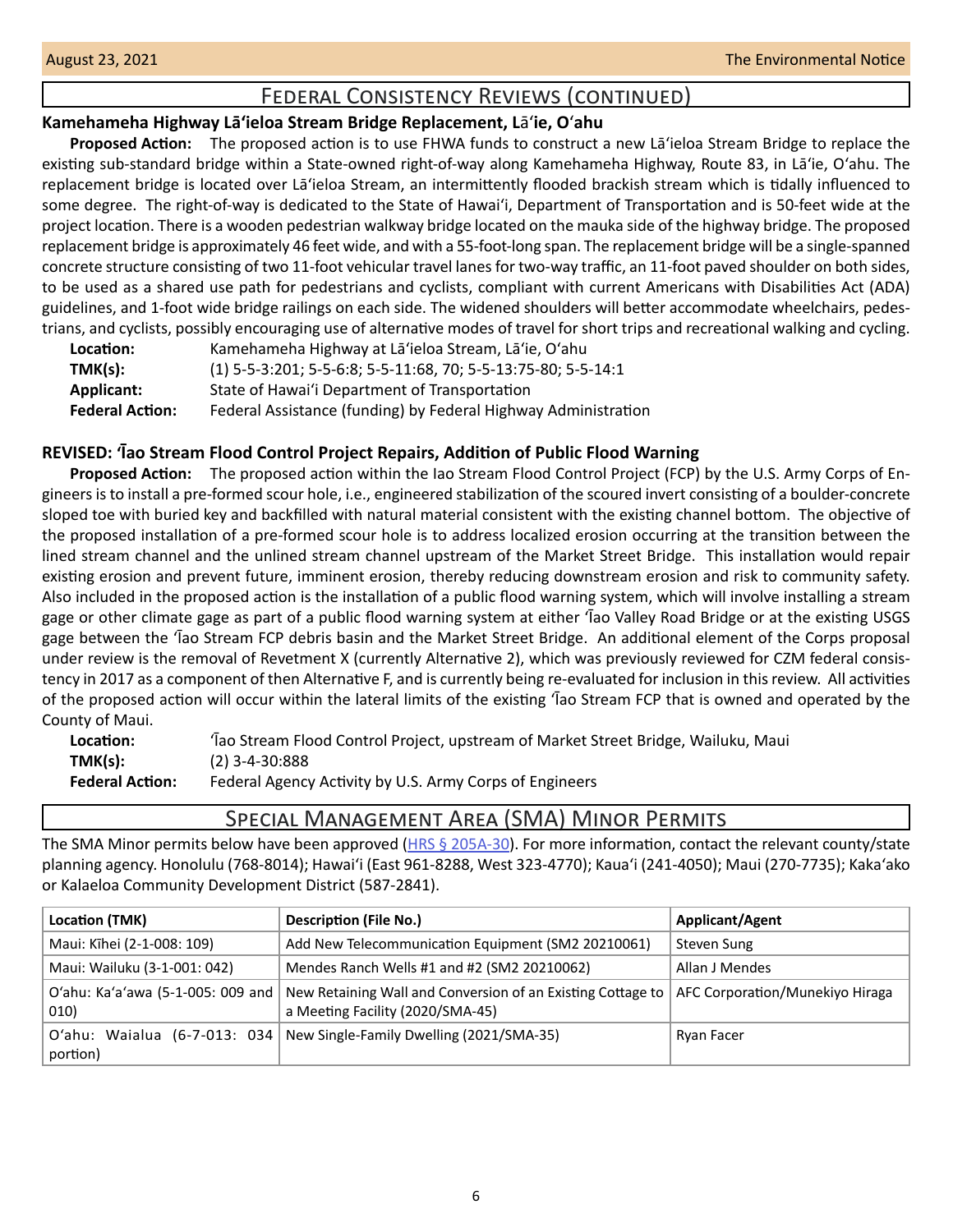# **SHORELINE NOTICES**

# Applications for Shoreline Certification

<span id="page-6-0"></span>The shoreline certification applications below are available for review at the Department of Land and Natural Resources offices on Kauaʻi, Hawaiʻi, Maui, and Honolulu, 1151 Punchbowl Street, Room 220 ([HRS § 205A-42](https://www.capitol.hawaii.gov/hrscurrent/Vol04_Ch0201-0257/HRS0205A/HRS_0205A-0042.htm) and [HAR § 13-222-12\)](https://dlnr.hawaii.gov/ld/files/2013/07/Ch13-222-Amend-Compil-Stand-Rev1.pdf). All comments shall be submitted in writing to the State Land Surveyor, 1151 Punchbowl Street, Room 210, Honolulu, HI 96813 and postmarked no later than 15 calendar days from the date of this public notice of the application. For more information, call Ian Hirokawa at (808) 587-0420.

| File No. | Location                                | <b>TMK</b>                              | Applicant                                  | Owner                                                               |
|----------|-----------------------------------------|-----------------------------------------|--------------------------------------------|---------------------------------------------------------------------|
| OA-1959  | 57-329 Pahipahialua Street, O'ahu 96731 | $(1) 5 - 7 - 003: 057$                  | Jaime F. Alimboyoguen                      | Barbara Paullin                                                     |
| OA-1960  | 57-275 Kamehameha Highway, O'ahu        | $(1)$ 5-7-001: 050                      | <b>Engineers Surveyors</b><br>Hawaii, Inc. | Turtle Bay Resort, LLC                                              |
| MA-761   | One Kapalua Place, Lot 1, Maui 96761    | $(2)$ 4-2-004: 001                      | Akamai Land Surveying,<br>Inc.             | Joyce Chung, Rene Lacerte, Nene<br>Irrevocable Trust                |
| LA-027   | Manele, Lana'i                          | $(2)$ 4-9-017: por $\vert$<br>002 & 008 | R.M. Towill                                | Lanai Resorts, LLC                                                  |
| HA-604   | 69-1542 Puakō Beach Drive, Hawai'i      | $(3) 6 - 9 - 002: 034$                  | Wes Thomas Associates                      | Mark Anthony Grassi & Jami Lee<br>Grassi / 1992 Grassi Family Trust |

# Proposed Shoreline Certifications and Rejections

The shoreline notices below have been proposed for certification or rejection by the Department of Land and Natural Resourc-es [\(HRS § 205A-42](http://HRS § 205A-42) and [HAR § 13-222-26\)](https://dlnr.hawaii.gov/ld/files/2013/07/Ch13-222-Amend-Compil-Stand-Rev1.pdf). Any person or agency who wants to appeal shall file a notice of appeal in writing with DLNR no later than 20 calendar days from the date of this public notice. Send the appeal to the Board of Land and Natural Resources, 1151 Punchbowl Street, Room 220, Honolulu, Hawai'i 96813.

| File No. | <b>Status</b> | Location                                                                                      | <b>TMK</b> | Applicant                                                             | Owner              |
|----------|---------------|-----------------------------------------------------------------------------------------------|------------|-----------------------------------------------------------------------|--------------------|
|          |               | $\vert$ OA-1935   Proposed $\vert$ 61-715 Papailoa Road, O'ahu 96712                          |            | $(1)$ 6-1-004: 070   Walter P. Thompson, Inc.   Waialua Oceanview LLC |                    |
|          |               | MO-187   Proposed   8778 Kamehameha V Hwy, Moloka'i 96748   (2) 5-7-007: 008   Arthur H. Parr |            |                                                                       | Ninneweb Maha, LLC |

# **FEDERAL NOTICES**

As a courtesy, listed below are some relevant entries from the Federal Register published since the last issue of *The Environmental Notice*. For more information, click on the title link, also available at [www.federalregister.gov](http://www.federalregister.gov).

### **Proposed Rule: [List of Fisheries for 2022](https://www.federalregister.gov/documents/2021/08/09/2021-16653/list-of-fisheries-for-2022) (published by NOAA on 08/09/2021)**

The National Marine Fisheries Service (NMFS) publishes its proposed List of Fisheries (LOF) for 2022, as required by the Marine Mammal Protection Act (MMPA). The LOF for 2022 reflects new information on interactions between commercial fisheries and marine mammals. NMFS must classify each commercial fishery on the LOF into one of three categories under the MMPA based upon the level of mortality and serious injury of marine mammals that occurs incidental to each fishery. The classification of a fishery on the LOF determines whether participants in that fishery are subject to certain provisions of the MMPA, such as registration, observer coverage, and take reduction plan requirements. Comments must be received by September 8, 2021.

# **Notice: [Western Pacific Fishery Management Council; Public Meeting](https://www.federalregister.gov/documents/2021/08/16/2021-17448/western-pacific-fishery-management-council-public-meeting) (published by NOAA on 08/16/2021)**

The Western Pacific Fishery Management Council (Council) will hold meetings of its Non-commercial Fisheries Advisory Committee (NCFAC), Hawaii Archipelago Fishery Ecosystem Plan (FEP) Advisory Panel (AP), American Samoa Archipelago FEP AP, Mariana Archipelago FEP-Guam AP, Fishing Industry Advisory Committee (FIAC), and Mariana Archipelago FEP-Commonwealth of the Northern Mariana Islands (CNMI) AP to discuss and make recommendations on fishery management issues in the Western Pacific Region. The meetings will be held from Wednesday, September 1, 2021 through Saturday, September 11, 2021. For specific dates, times and agendas, click on title link above and scroll to SUPPLEMENTARY INFORMATION.

### **Notice: [Permanent Advisory Committee To Advise the U.S. Commissioners to the Western and Central Pacific](https://www.federalregister.gov/documents/2021/08/13/2021-17356/permanent-advisory-committee-to-advise-the-us-commissioners-to-the-western-and-central-pacific)**

**[Fisheries Commission; Meeting Announcement](https://www.federalregister.gov/documents/2021/08/13/2021-17356/permanent-advisory-committee-to-advise-the-us-commissioners-to-the-western-and-central-pacific) (published by NOAA on 08/13/2021)**

NMFS announces a public meeting of the Permanent Advisory Committee to advise the U.S. Commissioners to the Commission for the Conservation and Management of Highly Migratory Fish Stocks in the Western and Central Pacific Ocean on October 13-15, 2021. For meeting topics and details, click on title link above and scroll to SUPPLEMENTARY INFORMATION.